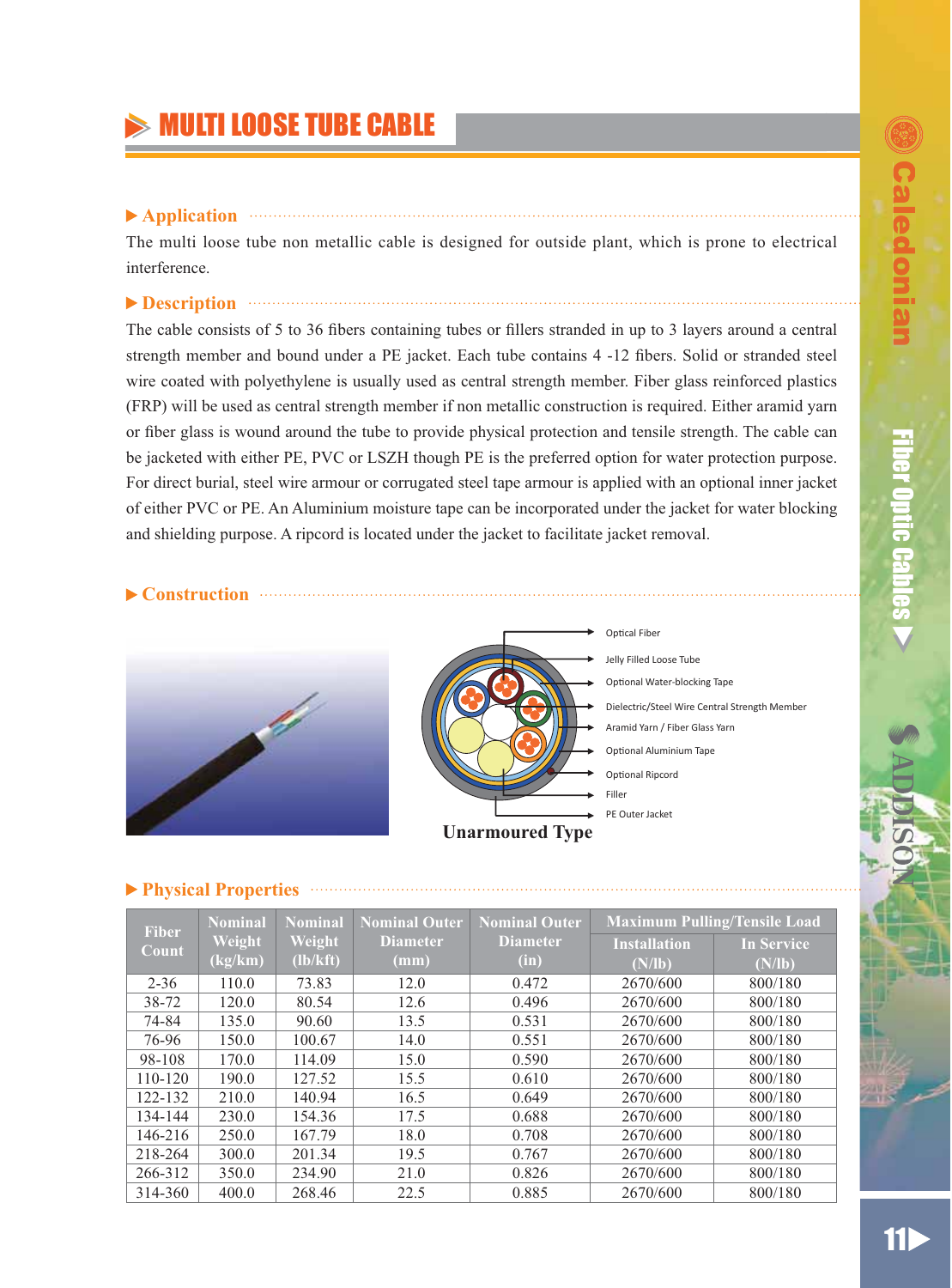# **MULTI LOOSE TUBE CABLE**

**Construction**





**Optical Fiber** Jelly Filled Loose Tube Optional Water-blocking Tape Dielectric/Steel Wire Central Strength Member PE Outer Jacket Steel Tape Armour Optional Ripcord Optional Aluminium Tape Optional PE Inner Jacket Optional Nylon Jacket/ Polyamide Armour Filler

# **Corrugated Steel Tape Armoured Type**

### **Physical Properties**

| <b>Fiber</b> | <b>Nominal</b>    | <b>Nominal</b>     | <b>Nominal Outer</b>    | <b>Nominal Outer</b>    | <b>Maximum Pulling/Tensile Load</b> |                             |
|--------------|-------------------|--------------------|-------------------------|-------------------------|-------------------------------------|-----------------------------|
| Count        | Weight<br>(kg/km) | Weight<br>(lb/kft) | <b>Diameter</b><br>(mm) | <b>Diameter</b><br>(in) | <b>Installation</b><br>(N/lb)       | <b>In Service</b><br>(N/lb) |
| $2 - 36$     | 210.0             | 140.94             | 15.0                    | 0.590                   | 2670/600                            | 800/180                     |
| 38-72        | 230.0             | 154.36             | 15.5                    | 0.610                   | 2670/600                            | 800/180                     |
| 74-84        | 250.0             | 167.79             | 16.5                    | 0.649                   | 2670/600                            | 800/180                     |
| 76-96        | 270.0             | 181.21             | 17.0                    | 0.669                   | 2670/600                            | 800/180                     |
| 98-108       | 295.0             | 197.98             | 17.5                    | 0.688                   | 2670/600                            | 800/180                     |
| 110-120      | 320.0             | 214.77             | 18.5                    | 0.728                   | 2670/600                            | 800/180                     |
| 122-132      | 355.0             | 238.26             | 19.0                    | 0.748                   | 2670/600                            | 800/180                     |
| 134-144      | 370.0             | 248.32             | 20.0                    | 0.787                   | 2670/600                            | 800/180                     |
| 146-216      | 390.0             | 261.74             | 21.0                    | 0.826                   | 2670/600                            | 800/180                     |
| 218-264      | 455.0             | 305.37             | 22.5                    | 0.885                   | 2670/600                            | 800/180                     |
| 266-312      | 515.0             | 345.64             | 24.0                    | 0.944                   | 2670/600                            | 800/180                     |
| 314-360      | 580.0             | 389.26             | 26.0                    | 1.023                   | 2670/600                            | 800/180                     |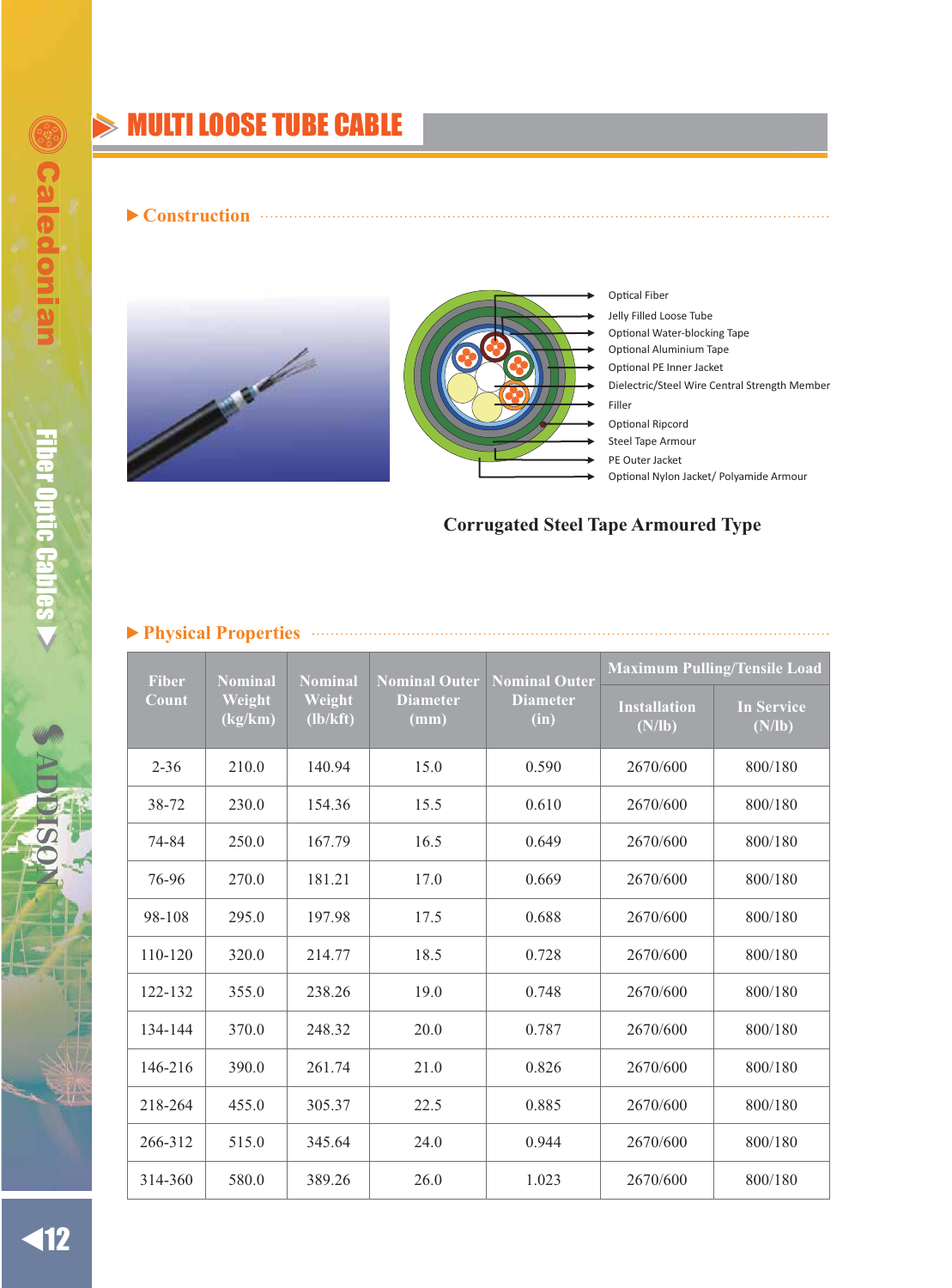# $\gg$  MULTI LOOSE TUBE CABLE

#### ▶ Construction



# **Steel Wire Armoured Type**

|  |  |  | ▶ Physical Properties | . |
|--|--|--|-----------------------|---|
|--|--|--|-----------------------|---|

| <b>Fiber</b> | <b>Nominal</b>    | <b>Nominal</b>     | <b>Nominal Outer</b>               | <b>Nominal Outer</b>    | <b>Maximum Pulling/Tensile Load</b> |                             |
|--------------|-------------------|--------------------|------------------------------------|-------------------------|-------------------------------------|-----------------------------|
| Count        | Weight<br>(kg/km) | Weight<br>(lb/kft) | <b>Diameter</b><br>$(\mathbf{mm})$ | <b>Diameter</b><br>(in) | <b>Installation</b><br>(N/lb)       | <b>In Service</b><br>(N/lb) |
| $2 - 36$     | 700.0             | 469.80             | 21.0                               | 0.826                   | 8000/1800                           | 2650/595                    |
| 38-72        | 830.0             | 557.05             | 23.5                               | 0.925                   | 8000/1800                           | 2650/595                    |
| 74-84        | 870.0             | 583.89             | 24.0                               | 0.944                   | 8000/1800                           | 2650/595                    |
| 76-96        | 900.0             | 604.03             | 24.5                               | 0.964                   | 8000/1800                           | 2650/595                    |
| 98-108       | 950.0             | 637.58             | 26.0                               | 1.023                   | 8000/1800                           | 2650/595                    |
| 110-120      | 1000.0            | 671.14             | 27.0                               | 1.062                   | 8000/1800                           | 2650/595                    |
| 122-132      | 1050.0            | 704.70             | 28.0                               | 1.102                   | 8000/1800                           | 2650/595                    |
| 134-144      | 1100.0            | 738.26             | 29.0                               | 1.141                   | 8000/1800                           | 2650/595                    |
| 146-216      | 1300.0            | 872.48             | 31.0                               | 1.220                   | 8000/1800                           | 2650/595                    |
| 218-264      | 1400.0            | 939.60             | 33.0                               | 1.299                   | 8000/1800                           | 2650/595                    |
| 266-312      | 1500.0            | 1006.71            | 35.0                               | 1.377                   | 8000/1800                           | 2650/595                    |
| 314-360      | 1600.0            | 1073.83            | 37.0                               | 1.456                   | 8000/1800                           | 2650/595                    |

ƷƷ